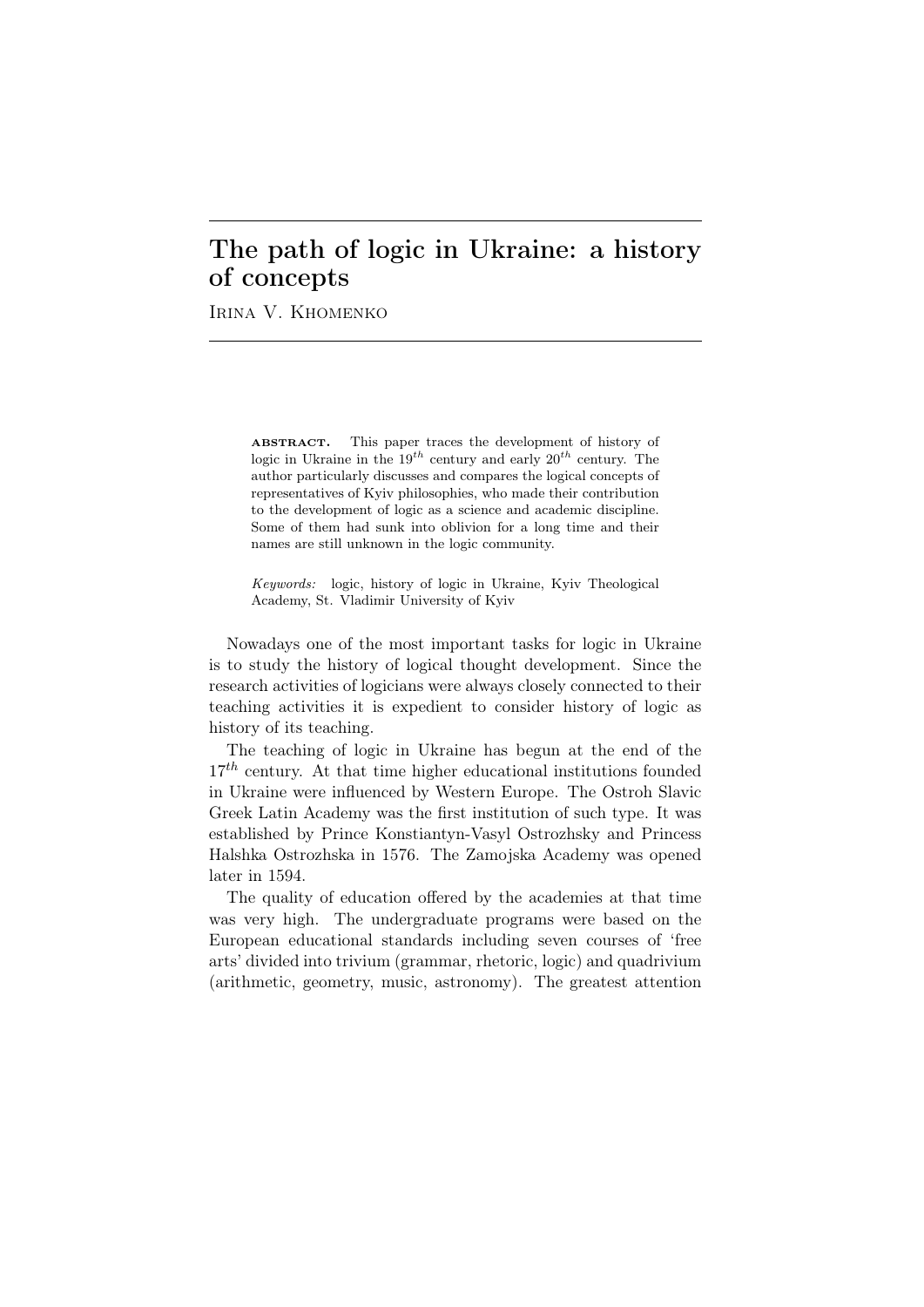was paid to trivium. Logical courses (also called dialectic) were based on the European universities' programs.

However, there were practically no students from Kyiv in these academies. Many sons of wealthy Cossack families studied abroad in prestigious universities of Western Europe. Only in the 17*th* century the first educational institution was opened in Kyiv. It was the Kyiv-Mohyla Academy, founded by Petro Mohyla, the Metropolitan of Kyiv, in 1615. The Academy has seen its golden ages from the end of the 17*th* century and till the beginning of the 18*th* century. With respect to teaching logic the Academy adopted methods and the curriculum of the Jesuit schools of Rzeczpospolita. The greatest philosophers of that period like Innocent Gizel (1600–1683), Stefan Iavorskyi (1658–1722) and Pheophan Prokopovich (1681–1736) gave logical lectures in the academy.

Unfortunately, after Moscow University was opened in 1755 the Kyiv-Mohyla Academy influence started rapidly to decline and in 1817 it was closed down. At the beginning of the 19*th* century the territory of the Left-Bank Ukraine witnessed opening of several educational institutions: in 1805 — Kharkov University, in 1817 — Richelieu Lyceum and a bit later — Novorossiysk Imperial University. One more institution — Lyceum of Higher Sciences was organized in Nizhyn.

At the same time after the Kyiv-Mohyla Academy was closed down the territory of the Right-Bank Ukraine was left with no higher educational institutions until 1819 when Kyiv Theological Academy (KTA) was founded. Educational institutions of such type were not numerous at that time. In the Russian Empire there were only four Theological Academies: in St. Petersburg (since 1809), in Moscow (since 1814), in Kyiv (since 1819) and in Kazan (since 1842).

It was planned to open the Theological Academy in Kyiv as far back as in 1816. However it wasn't opened because of lack of scholars. Therefore, instead of the KTA, the theological seminary had been functioning for two years. Its major task was to prepare students as well as teachers for the new educational institution.

Kyiv Theological Academy was ceremoniously opened on September, 28, 1819 and quickly became one of the centers of classical aca-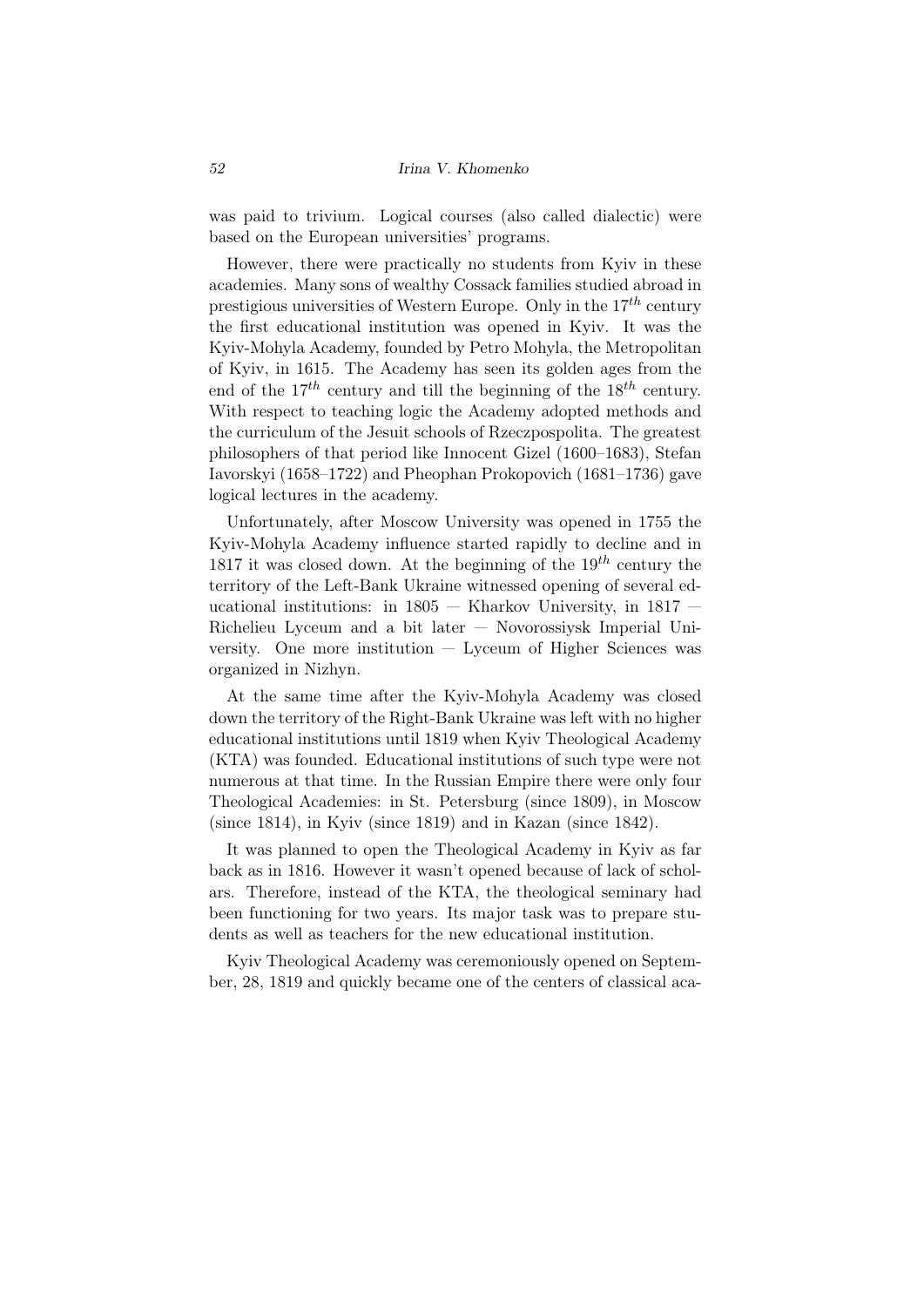demic education in Ukraine. It had been functioning for about 100 years and was closed down in 1920.

At that time it was very difficult to enter the academy since the prospective students had to take special exam to be accepted and logic was one of them.

During the first few years of the Academy's functioning most students were Ukrainians but with a lapse of time the Sacred Synod suggested to start admitting seminary graduates from other ecclesiastical educational regions. As a result, Russians began to prevail among students of the Academy. The 1860s saw the increase of the number of foreign students — Serbians, Bulgarians, Greeks, Romanians and Syrians. Some of them became outstanding ecclesiastical and secular figures in their countries. Greek Catholics studied at the Academy as well.

The major task for all KTA students was to fundamentally study religion through in-depth mastering of the subjects included into the Academy's curriculum, in order to attain spiritual erudition. The full academic course lasted four years and was divided into lower and higher divisions. A weekly schedule of students' classes was the following: at the lower division — Holy Scripture (2 hours). Philosophy (10 hours), General Literature (6 hours), Civil History or Mathematics (selectively) (8 hours), Greek (4 hours), Hebrew (2 hours), one of modern languages German or French (2 hours). The higher division  $-$  Holy Scripture (2 hours), Theology (12 hours), Church Literature (6 hours), Church History (6 hours), Greek (4 hours), Hebrew  $(2 \text{ hours})$ , one of modern languages  $(2 \text{ hours})$ .

Logic was part of the Philosophy disciplines cycle. It was taught at the lower division during the first year of studies together with the History of Ancient Philosophy and Psychology. The second year of studies contained other subjects of the Philosophy cycle: History of Contemporary Philosophy, Metaphysics and Moral Philosophy.

During one hundred years of the KTA's functioning there were about two dozens of teachers majoring in Philosophy disciplines. Those who made their contribution to the development of logic as a science and academic discipline were also among them. For example, Ivan Skvortsov (1795–1863), Vasilii Karpov (1798–1867), Iosif Mikhnevich (1809–1885), Orest Novitskyi (1806–1884), Silvestr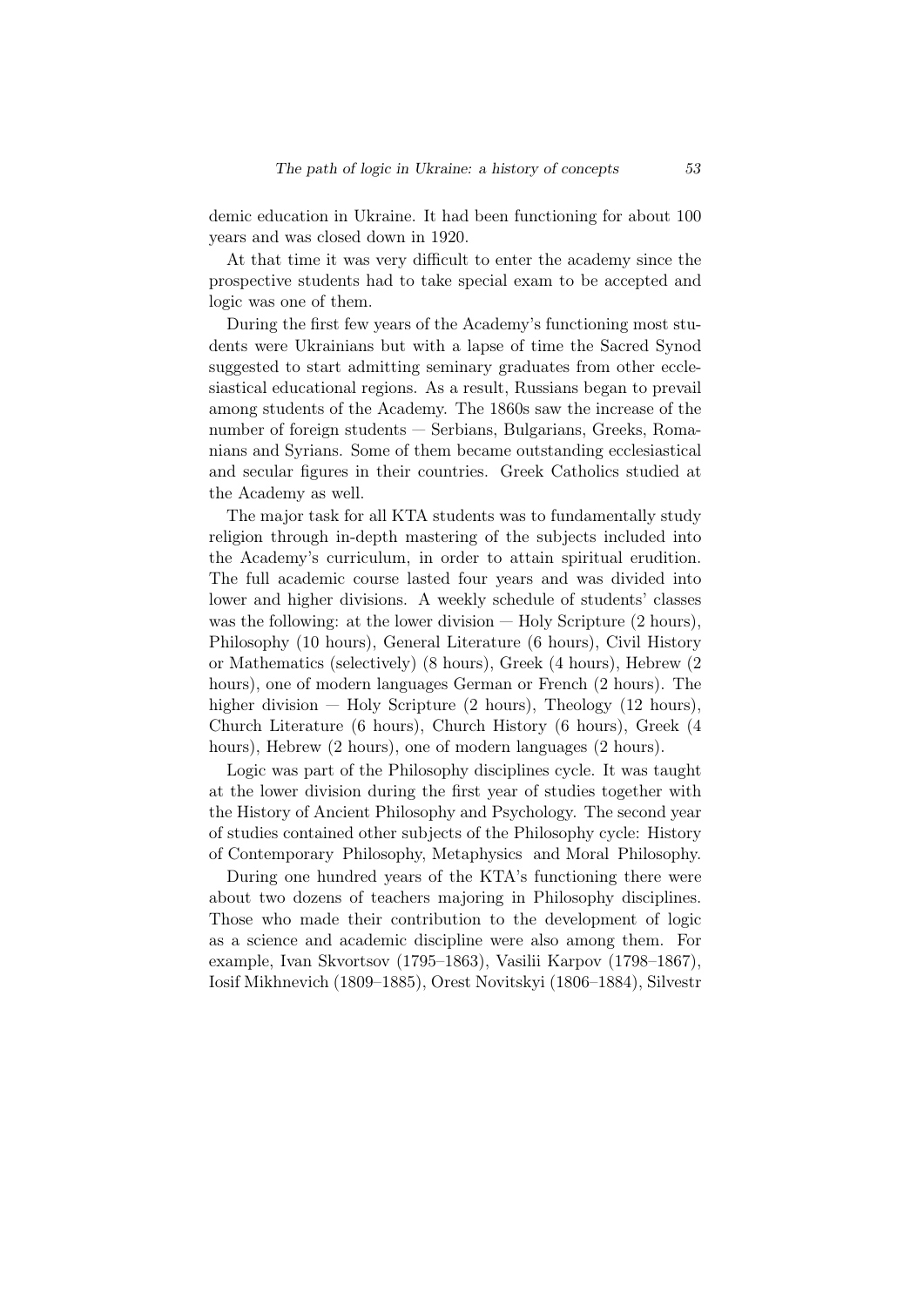Hogotskyi (1813–1889), Pamfil Yurkevich (1826–1874) and Piotr Linitskyi (1839–1906). Some of them taught logic not only in KTA but also in other high institution, particularly in St. Vladimir Imperial University of Kyiv.

Although Kyiv Theological Academy played a significant role in preparing graduates, it was still an ecclesiastical educational institution. Therefore opening of secular educational establishment in the Right-Bank Ukraine, where students could chose majors in different specialties became a significant problem. Only 15 years after KTA was opened the establishment of such type was founded in Kyiv.

On November 8, 1833, Emperor of the Russian Empire expressed his will to open a new university in Kyiv. On July 15, 1834, St. Vladimir University of Kyiv accepted its first 62 students. At that time there was only one faculty — the Faculty of Philosophy. In 1835 the Faculty of Law was opened and in 1841 Medical Faculty started to accept students. In a while the Faculty of Philosophy was divided in two separate departments and such structure of the University persisted up until 1917.

By statute of 1842 the Faculty of Philosophy comprised of the First Department (History and Philology) and the Second Department (Physics and Mathematics).

The Department of Philosophy was university-wide department. Professor Orest Novitskyi was appointed as Head of the Department on the recommendation of the KTA rector, Archbishop Innocent. He became the first professor, who gave logical lectures for students of Kyiv University.

In September of 1850 teaching of Philosophy was banned following the closing of all Departments of Philosophy in universities of Russian Empire. By the way, logic as an academic discipline had not suffered any limitations then. Teaching Philosophy in secular educational institutions was limited to Logic and Psychology till 'a special command'. However, these subjects could be taught solely by theology professors.

Moreover, the Sacred Synod instructed all theological academies to develop Logic curriculum for Russian universities, and the curriculum submitted by Moscow Theological Academy was accepted. University teachers were obliged to follow it as a model [1]. Mean-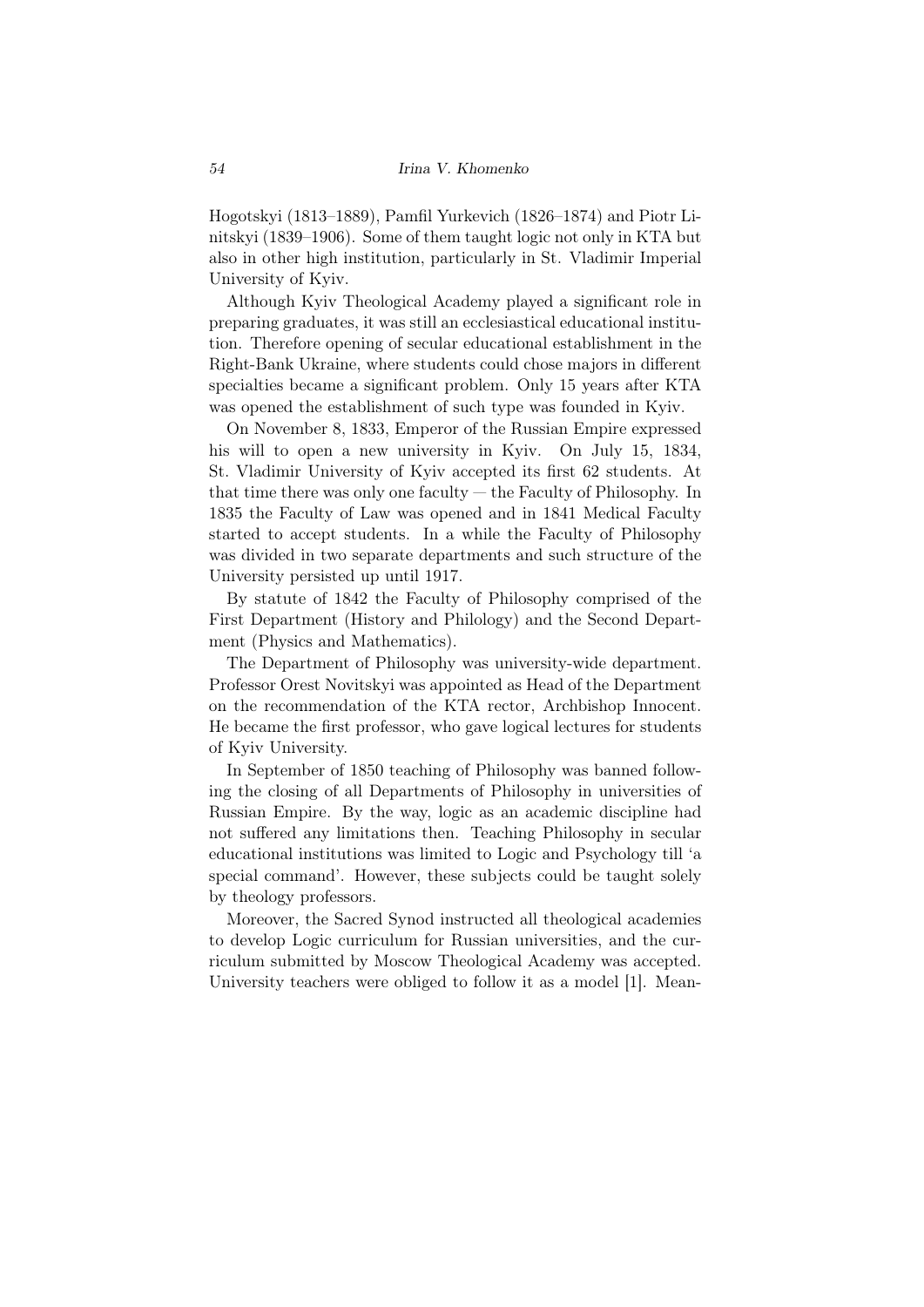while other theological academies, including KTA, continued teaching Philosophy, Logic and Psychology according to their own curriculums.

Starting in 1850 I. Skvortsov, who was an ordinary professor of Philosophy in KTA, Doctor of Theology, an Archpriest, started to give lectures on Logic at St. Vladimir University of Kyiv. The unique document proving this has been saved in archives — Skvortsov's written consent to be appointed for the proposition by R. Tautffetter, rector of the university, to teach Logic and Psychology courses [2].

I. Skvortsov was teaching Logic until the end of 50s of the 19*th* century. Most probably, after him Logic course were passed to N. Favorov, an ordinary professor of Philosophy, Doctor of Theology, due to his position of professor of Theology, Logic and Psychology at St. Vladimir University of Kyiv at that time.

In 1876–1887 A. Kozlov held position of a privat-docent and later extraordinary, ordinary professor at the university. It is possible to find information in the list of philosophical subjects that he gave lectures on logic (theory of induction, theory of proof and theory of scientific system) for students of Historical-Philological Department in 1885–1886 [2] following the textbook on logic written by Ziegward.

At the end of  $19^{th}$  — the beginning of the  $20^{th}$  century curriculum subjects of Historical-Philological Department divided into compulsive and basic disciplines; compulsive and additional disciplines; compulsive and additional subjects, depending on the additional specialty. Logic was included into the block of compulsive and basic disciplines [3]. It was taught for three hours per week.

The archives contain preserved program that was used to teach students in 1911. To get a bigger picture on the course of Logic, which was followed at the university in the beginning of 20*th* century, we give it in full:

'Logic. Its definition and division. Historical explanation of the term. The general essay on the development of logical doctrines.

Cognitive activity. Its elements and cognition.

Representation. Psychology formation and logical significance. Historical explanation of the term.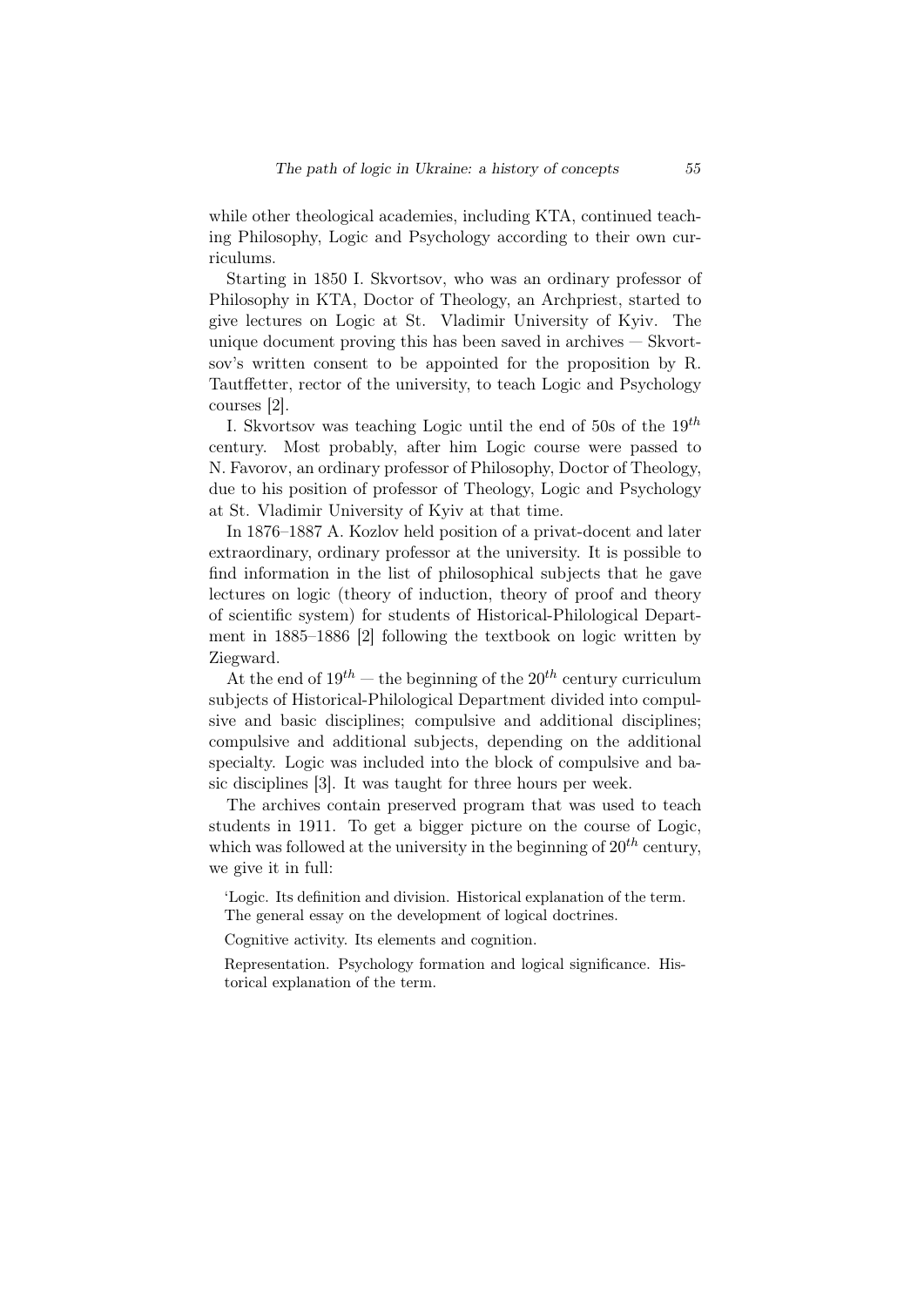Notion. Psychology and Metaphysics of notion. The content and scope of the notion, its interrelation. Division of notion by content and scope. Historical essay on categories' doctrine.The basic logical rules on relations between the notions.

Definition and division. Their psychology. The basic logical rules. Fallacies in definition and division. Types of division. Historical essay on definition and division.

Judgement. Its psychological, grammatical, logical essence.

Logical laws and their formulas. Historical essay on these laws.

Argument. Its types. Psychological essence of judgement. Direct arguments. Historical essay on direct inferences.

Indirect arguments. Deduction and syllogistics. The basic axiom of syllogism. Its elements. Distinction between syllogisms by the character of premises.

Syllogistic figures and modus. The basic and special rules of syllogism. Conditional and dividing syllogisms. Aristotle's and Mill's doctrines on syllogism.

Induction. Methods of inductive generalization. Its basic axiom. Four inductive methods. Fallacies in induction. Analogy. Its types. Historical essay on analogy.

Hypothesis and proof. Its relation to inferences. Historical essay.

General information about system and methods of its construction. Analysis and synthesis. Historical essay [3]'.

In the late  $19^{th}$  century — early  $20^{th}$  century G. Chelpanov, P. Tihomirov and V. Zenkovskyi took over teaching of Logic.

It is acknowledged that G. Chelpanov was giving lectures on Logic at the university starting from 1892 and till 1907. It can be supposed that after his departure to Moscow logical course was passed to P. Tihomirov, who was holding position of a privat-docent of the Department of Philosophy from 1907 and till 1917. It is possible to find information about the fact that logical lectures were given by P. Tihomirov in the list of philosophical and theological subjects that were taught at St.Vladimir University of Kyiv in fall semesters of 1910 [4]. P. Tihomirov recommended students the textbook on Logic by V. Minto, Th. Lipps, Ch. Sigward, A. Vvedenskyi [5].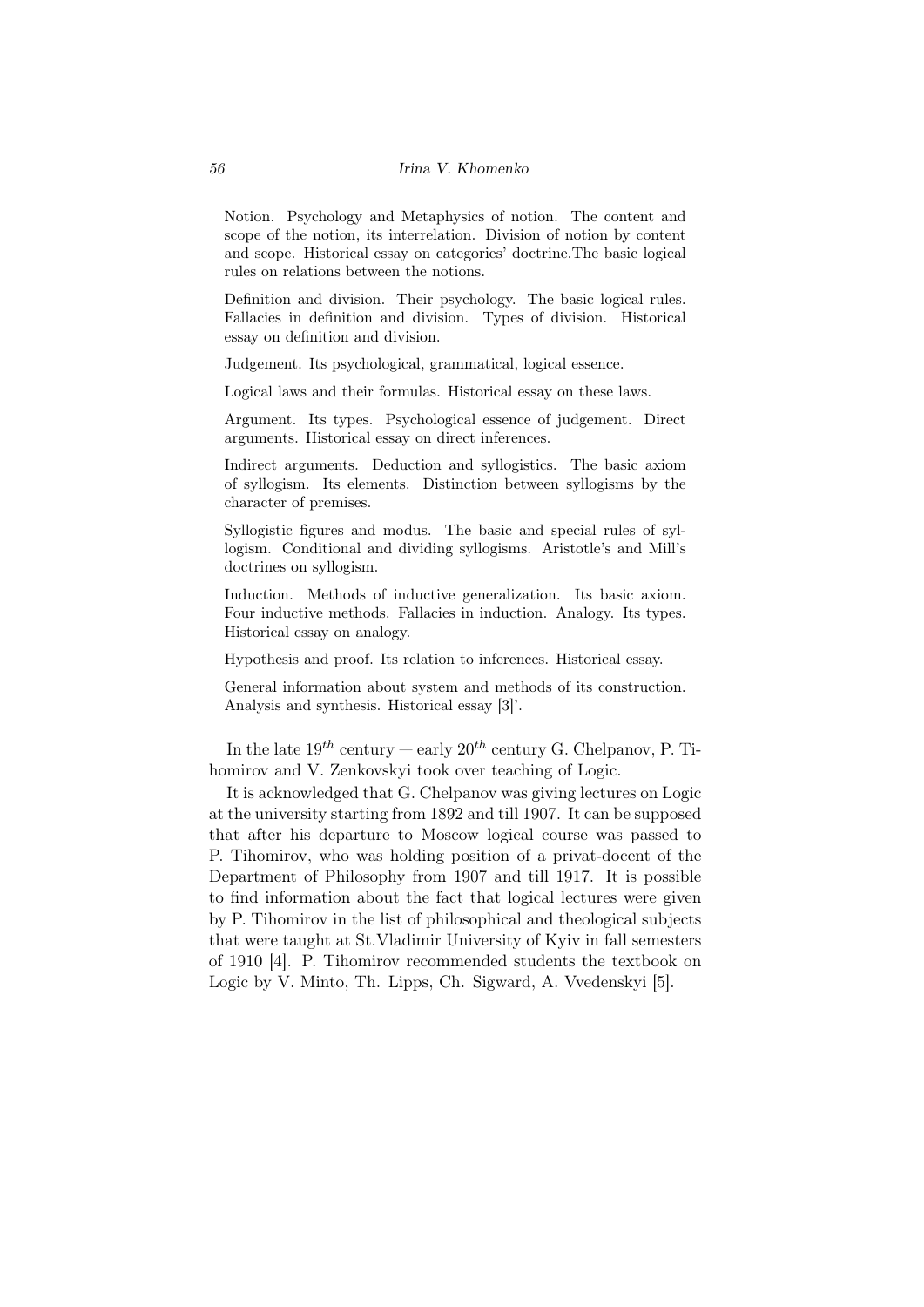Together with P. Tihomirov, in early 20*th* century V. Zenkovskii was working at the Department of Philosophy. It is known that he taught Logic after teaching course of Psychology and together with course of History of Philosophy in spring semester of first year.

The teachers of Kyiv Theological Academy and St. Vladimir University of Kyiv were the cream of Kyiv philosophical community from 19*th* and till the beginning of 20*th* centuries. Among them were those who made their contribution to the development of logic as a science and academic discipline. The issues discussed by representatives of Kyiv philosophy were in the mainstream of the Western European philosophy of those times: how can logic be reformed? In what way shall its subject matter be determined? Can logic be considered only as a formal discipline? What are the relations between logic and psychology? Can psychology be considered as a foundation of logic? May logic be considered as a philosophical discipline? Is it necessary to include epistemological issues to the scope of logical matters? What is the methodological significance of logic? What is the significance of applied logic?

Addressing these issues, Kyiv philosophers have created original conceptions of logic which pose interest, in our opinion, not only from the point of view of history of logic but also from the point of view of current streams of the logical knowledge development.

Unfortunately, not all of them had their works published. One can learn about their views only by studying the manuscripts that had been preserved. Herewith some of the manuscripts were not written by the teachers themselves but are saved in the form of students' notes written during the lectures.

Let us attempt to enumerate representatives of Kyiv academic and university philosophy who were dealing with matter of Logic. It poses interest at least with respect to the fact that some of them had sunk into oblivion for a long time and their names are still unknown in the logical community.

The prime specialist in the field of logic in the KTA was Ivan Skvortsov, an ordinary professor of Philosophy, Doctor of Theology, an Archpriest. For more than 30 years he was delivering logical lectures at the KTA and for almost 25 years at St. Vladimir University of Kyiv. His views of logic were fully represented in his handwrit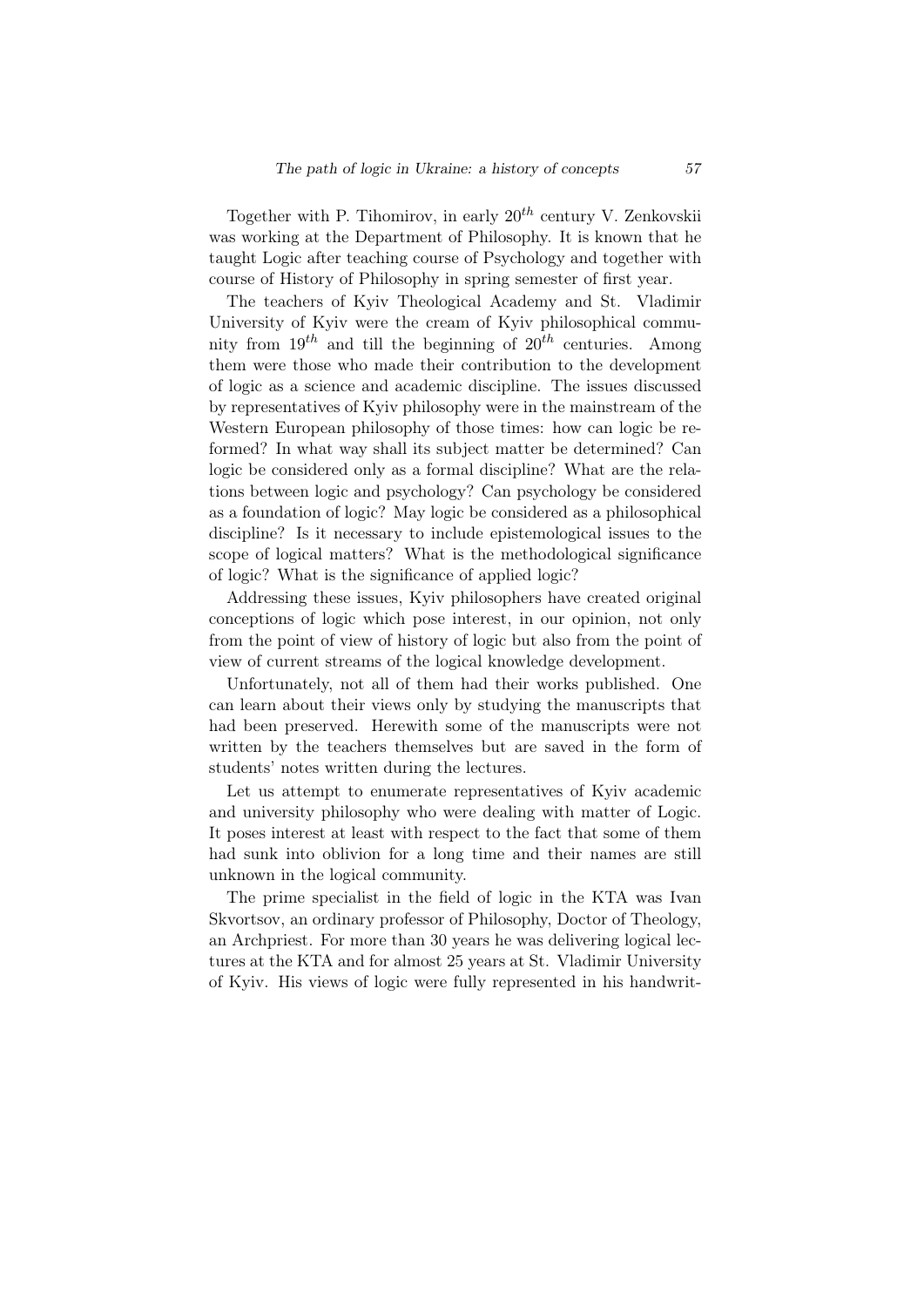ten lectures on logic which are accessible today at the Institute of Manuscripts of the National Library of Ukraine. These are notes of the lectures delivered by him in 1837 written by a KTA student Andrii Monastyriov [6].

Vasilyi Karpov is another representative of Kyiv ecclesiastical academic philosophy. He was a graduate and teacher of Philosophy disciplines (including Logic) at the KTA. Later he became an ordinary professor of the St. Petersburg Theological Academy. He was devoted to teaching for over forty years (from 1825 to 1867). His textbook 'Systematic Exposition of Logic' (1856) ranks first among his works in logic [7]. It was recognized as one of the best textbooks in logic in the Russian Empire. Unfortunately, what can be found in Kyiv archives preserved only V. Karpov's personal record for the years of 1829–1830. Neither manuscripts nor lecture notes are available in Kyiv. If they do exist at all, they should be saved in St.Petersburg.

Another representative of Kyiv philosophy is Iosif Mikhnevich, a KTA graduate and an extraordinary professor. Later he became a professor of Richelieu Lyceum (Odessa), where he was teaching all Philosophy disciplines including the course of Logic. I. Mikhnevich's views of logic are expounded in his work 'An Experience of Gradual Development of Major Thinking Activity as a Guideline for Initial Teaching of Logic'(1847) [8].

From the point of view of history of logic, textbooks of Orest Novitskyi are of great interest. Or. Novitskyi was Master of Theology and Philology, an Extraordinary Professor at the KTA, the first Ordinary Professor of Philosophy and the Dean of the first Department of the Faculty of Philosophy of St.Vladimir University of Kyiv. In 1844 his 'Compendium of Logic with Preliminary Outline of Psychology' [9] was published [6]. Besides this work, issues of logic were raised in Novitskyi's short manuscript 'Something about Logic from Novitskyi's Lectures' [10], which is accessible at the Institute of Manuscripts of the National Library of Ukraine.

Views of logic of another representative of Kyiv philosophy Silvestr Hogotskyi, a KTA graduate and later an ordinary professor of Philosophy, merited ordinary professor of St.Vladimir University of Kyiv at the department of Philosophy, Doctor of Philosophy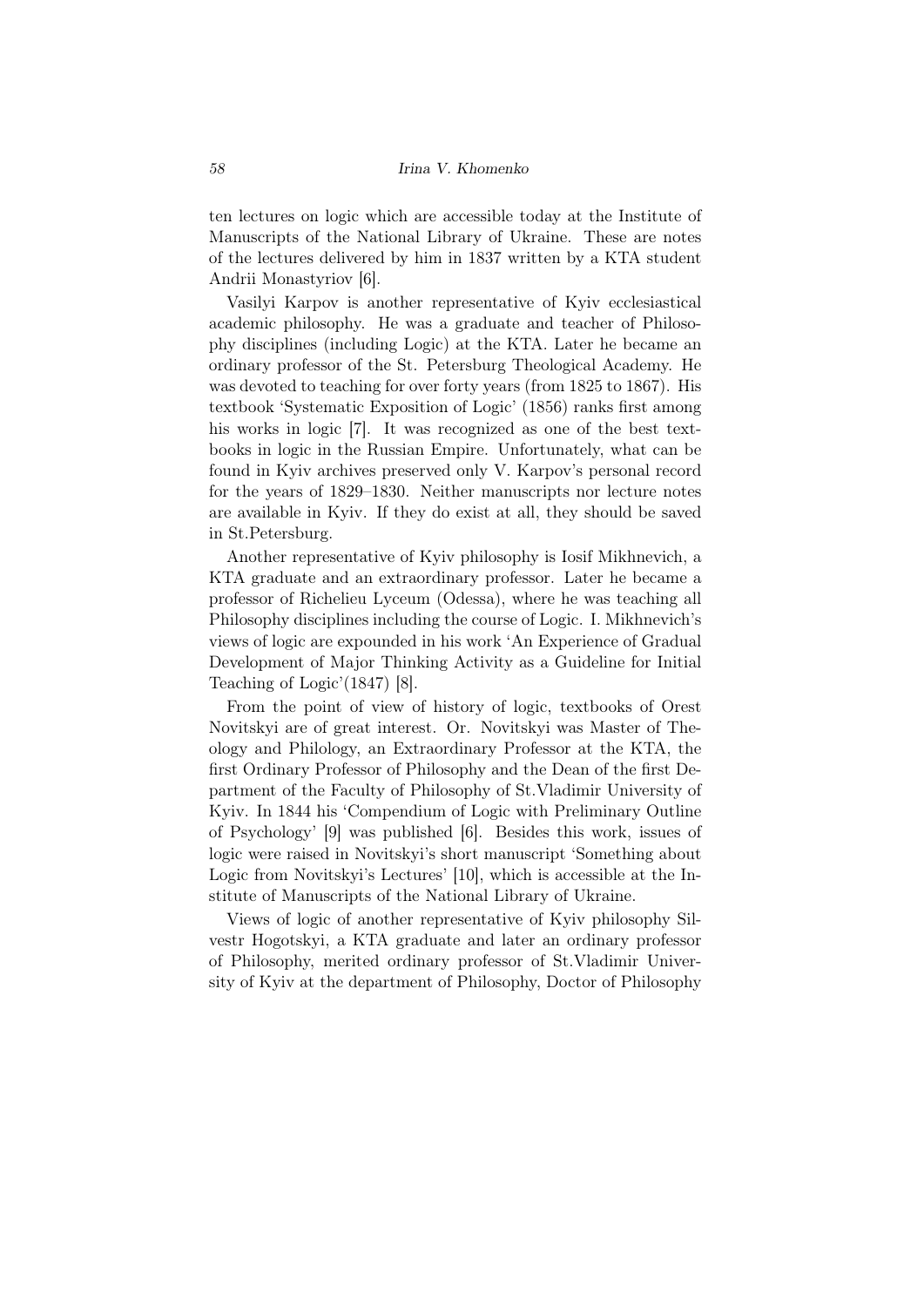and Ancient Philology, are expounded in his 'Philosophy Lexicon' (1857–1873). It was the first in Russia four-volume Philosophy Encyclopedia [11].

A substantial hand-written heritage in logic has been left by another KTA ordinary professor, who later became a professor of Moscow University, Pamfil Yurkevich. His manuscripts are available at the Institute of Manuscripts of the National Library of Ukraine. Among them 'Curriculum and Readings in Logic' [12], 'Readings in Logic (abridged)' [13], 'Trandelenburg's Research in Logic, Abridged' [14], 'Lectures in Logic' [15], notes with regard to H.Х.W. Ziegward's 'Logic' [16], 'From Logic' (lithographic lectures) [17].

The last representative of Kyiv ecclesiastical academic philosophy, who was teaching Logic at Kyiv Theological Academy, was Piotr Linitskyi, the KTA Merited ordinary professor at the Department of Logic and Metaphysics, Doctor of Theology. He left both published works and manuscripts in logic. Among his published works one can find 'Adolf Trandelenburg's Research in Logic, translated by Korsh' (1868) [18], 'On Forms and Laws of Thinking' (1895) [19], etc. Handwritten lectures in Logic by P. Linitskyi are accessible today at the Institute of Manuscripts of the National Library of Ukraine named after V.S. Vernadskyi. These are notes of the lectures delivered by him in 1889–1890 academic years written by his student P. Kudriavtsev [20].

George Chelpanov (1862—1936) arrived at Kyiv in 1892. He held position of Head of the Department of Philosophy at St. Vladimir University of Kyiv and began to teach Logic, Psychology and Philosophy. In 1907 he returned to Moscow, where became a professor of Moscow University. His logical views were presented in a well known textbook on Logic, which had been reprinted eight times before 1917 [21].

It is interesting that each of the representatives of Kyiv academic and university philosophy has been developing different conceptions of logic. They were united only by the fact that each of them tried to solve the problem of reforming logic.This problem was becoming a topical issue. Kyiv philosophers were actively participating in the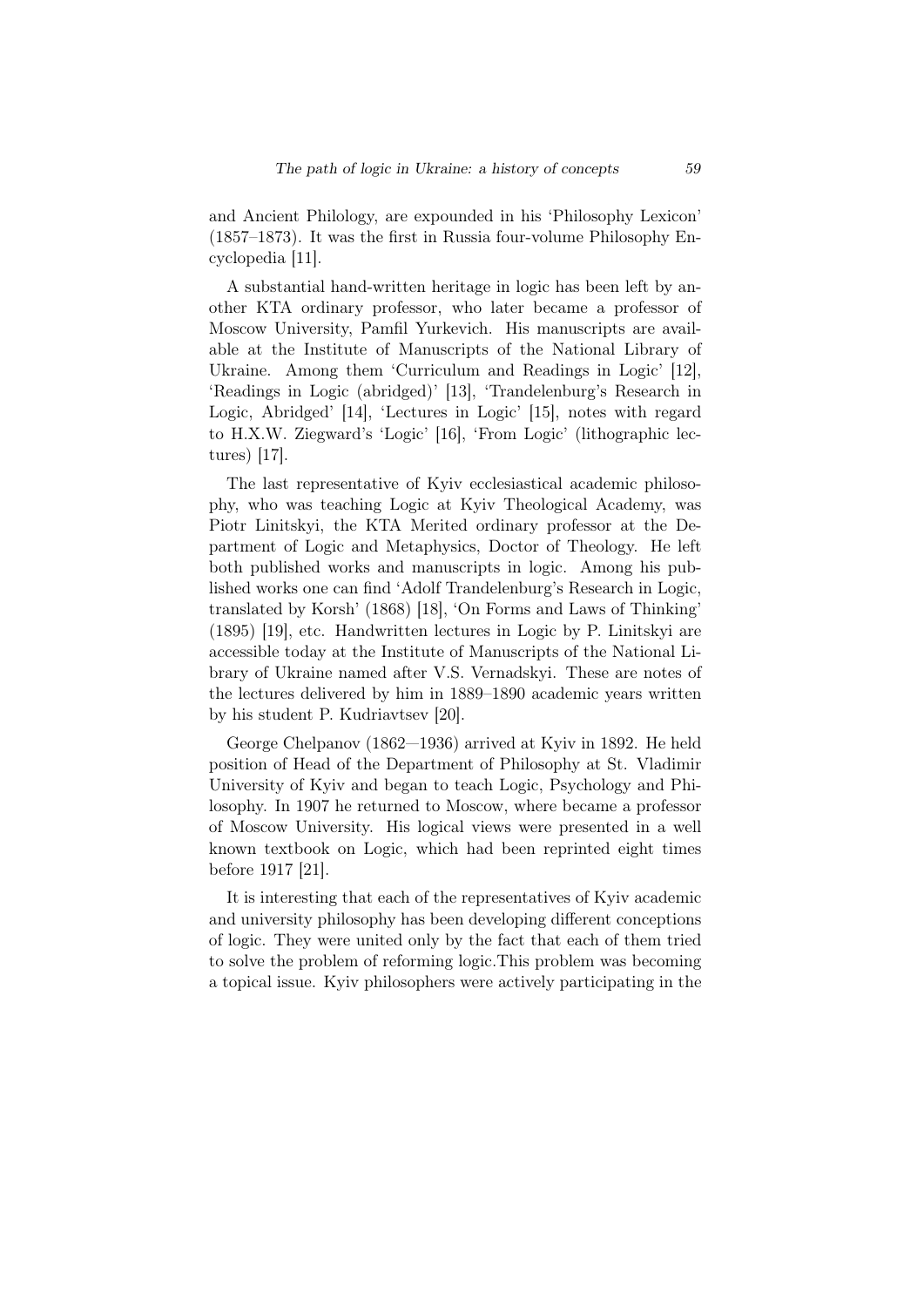discussions on how to reform the discipline and each was willing to propose an option.

The first research program for logic reforming was proposed by I. Skvortsov. Unlike Kh. Baumeister, who focused on artificial speculative logic, boiling down practical logic to a set of trivial techniques used in everyday life, I. Skvortsov was more original. He suggested not the logic of pure thinking but the logic oriented at a human being including 'metaphysical ontology, i.e. epistemology' and methodology of scientific cognition. This approach leads to two results.

Firstly, I. Skvortsov suggests considering logic together with epistemology. As a rule, philosophers consider laws of thinking and laws of cognition separately. The first one relates to logic, whereas the second relates to metaphysical ontology, or epistemology. However, in I. Skvortsov's opinion, due to close relationship between thinking and cognition (thinking is a way of cognition whereas cognition is a goal of thinking) both of them should be assigned to the single science, which could be called logic. Precisely this science investigates the required and universal forms and laws of thinking and leads to correct and profound cognition.

Secondly, the philosopher maintains practical significance of logic as a science. In his opinion, in order to learn how to think and cognize the objective world correctly, it is necessary not only to know forms and laws of thinking but also to be able to apply one's knowledge in practice.

As a result, I. Skvortsov proposes the following division of his logic. The first part is the logic of reason or theory of thinking. Here it deals with forms of thinking: notion, judgment and argument. The second part is the logic of mind or theory of cognition, which is divided into analytics of feelings, analytics of common sense and analytics of reason. The third part deals with methodology or the doctrine of application of laws and forms of thinking to the process of cognition.

In doing so, I. Skvortsov clearly separates logic per se from psychology. According to him, psychology plays the role of propaedeutics to epistemology, i.e. to the second part of his logic.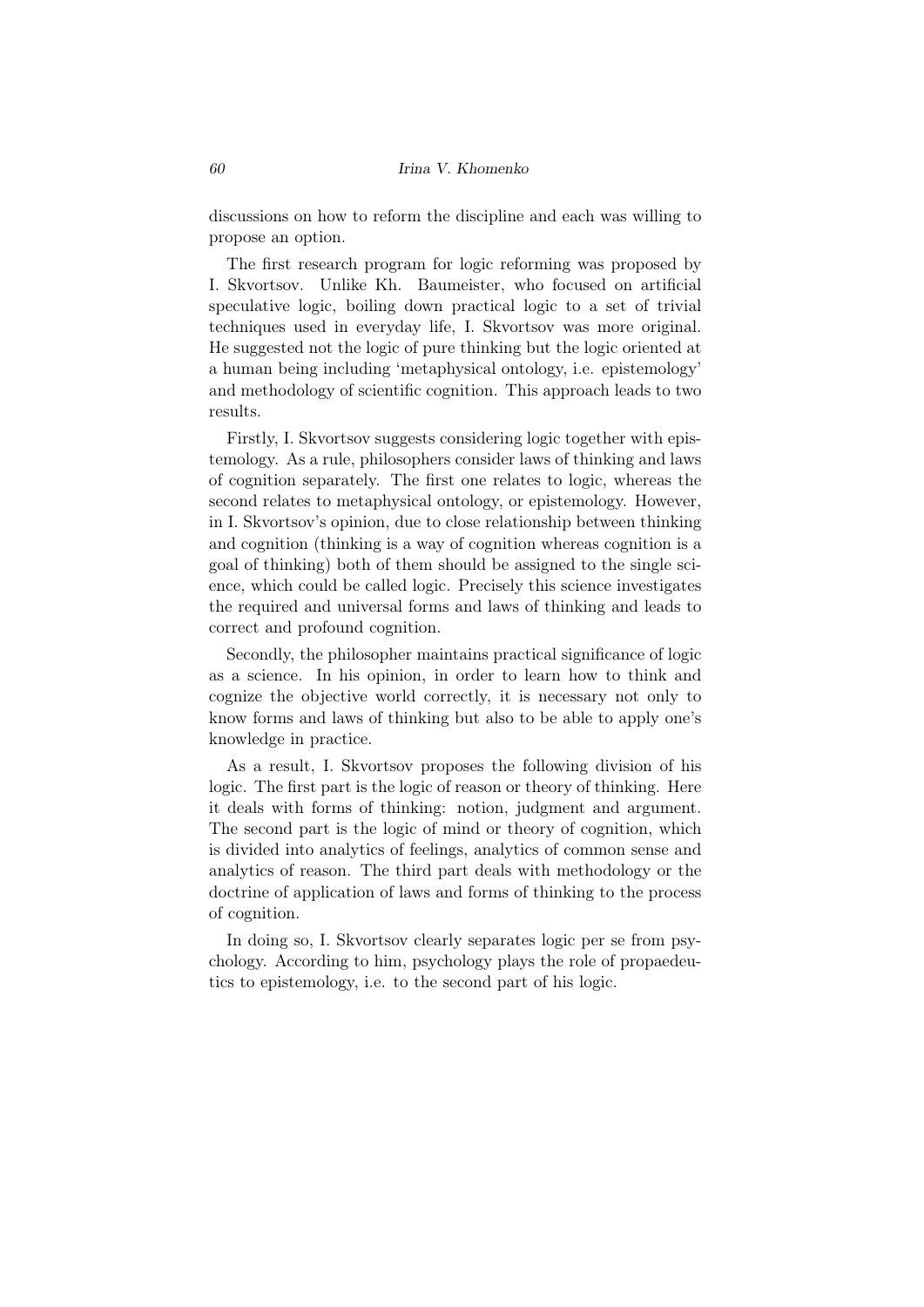Unlike I. Skvortsov, V. Karpov believed that psychology alone may be the basis for logic. Substantiating logic on the basis of psychology he thought that within the complete system of philosophy, logic together with all other formal philosophy sciences follows psychology, it is psychology that plays the role of philosophical propaedeutics. Herewith, however, in V. Karpov's opinion, there is a risk of identifying logic with psychology insofar as both sciences study the process of thinking. According to him, the difference between logic and psychology consists in two words: being and activities.

By the way, according to V. Karpov, real sciences are those that study actual things. In addition to psychology, these are history, jurisprudence and natural history. Formal sciences are those that study relations between things. These are mathematics, grammar and logic. Since all real sciences cannot exist without expressing their content in certain forms of thinking, it is logic that plays the role of a formal instrument of cognition, although it cannot enrich a researcher with the knowledge of real life facts.

So, V. Karpov defined logic as a science specifying what forms our thinking can take driven by the aspirations of the forces of our soul that are trying to cognize any object and reveal this cognition.

The basis for such logic is psychology which studies internal side of a spiritual characteristic of being. This spirit's activity is the subject-matter of logic.

Thus one can believe that V. Karpov adhered to the standpoint of psychologism in logic. However, his psychologism is not of empirical but of speculative or even theological nature.

Proceeding from the aforementioned facts, one can understand why V. Karpov divides his textbook on logic into three parts. The first part is psychological one. Here the author deals with the psychological basis of logic. The second part is logical proper where author depicts forms of thinking. And the third part is methodological, which is devoted to the issues of application-oriented, practical logic.

Comparing to the reformist programs of I. Skvortsov and V. Karpov, the program of I. Mikhnevich demonstrates certain new features. I. Mikhnevich published his works in logic after he had retired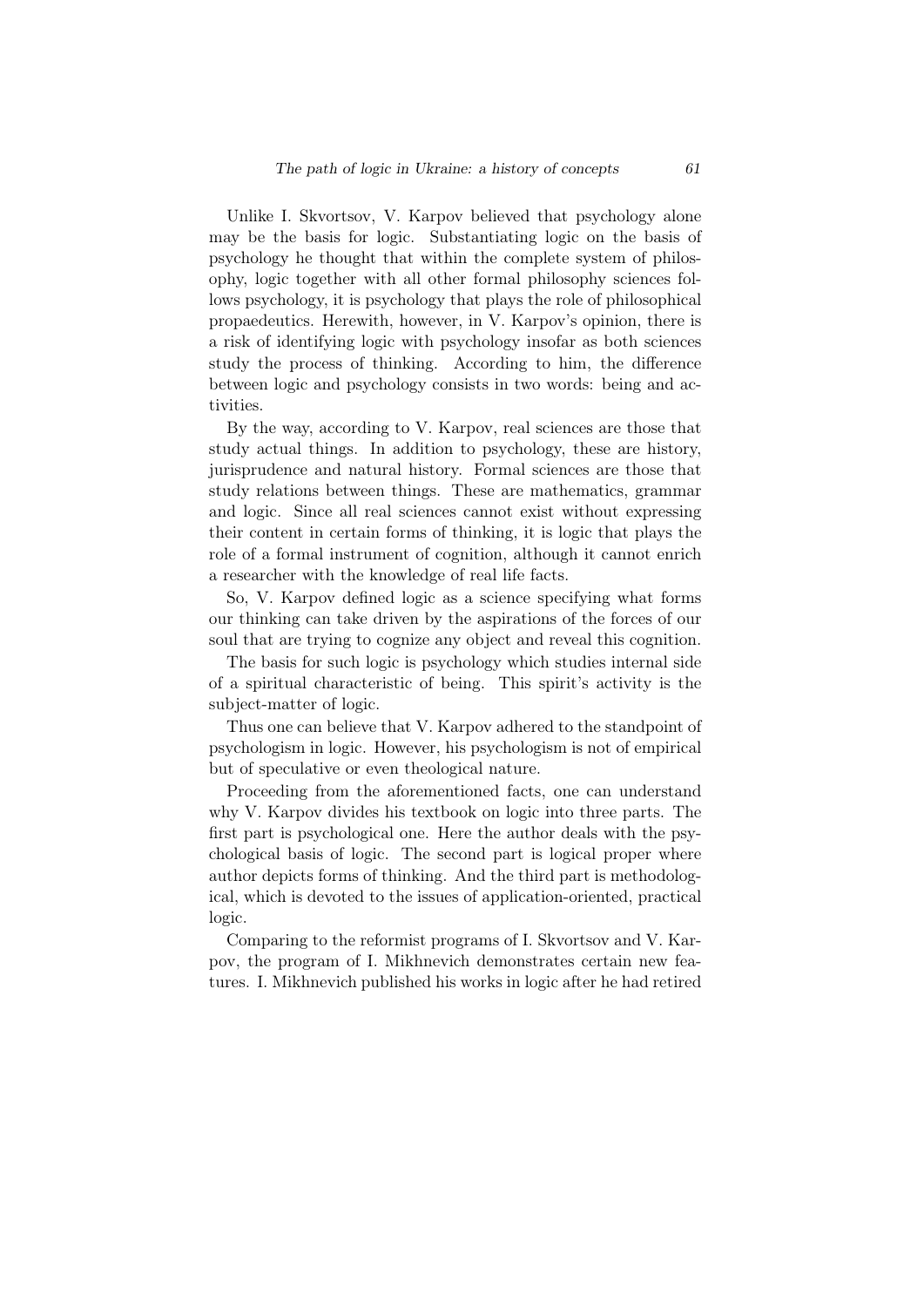from professorship at the KTA and moved to Richelieu Lyceum in Odessa. His program of logic reform was influenced by the lyceum specialization, which was a secular, philologically-oriented educational institution. This circumstance is most likely to be the reason for his understanding of logic as propaedeutics to philology but not to philosophy.

Comparing grammar and logic, i.e. a form of word and form of thought, I. Mikhnevich states that grammar teaches us to write and speak correctly, whereas logic teaches us to think and reason correctly. Logic is the basis for Grammar whereas Grammar is a supplement to Logic.

In view of this, I. Mikhnevich proposes the following division of logic. Firstly, it is a study on composition and formation of notions, propositions and inferences. Secondly, it is a study on the ways of connecting thoughts.

Or. Novitskyi is another representative of Kyiv ecclesiastical academic philosophy who attempted to reform logic and creatively approached to its renovation. A KTA graduate and teacher, later he moved to St.Vladimir University of Kyiv and began to teach a course of logic there.

This is how the subject matter of logic was defined by Or. Novitskyi. Logic is a science of laws on the basis of which thinking shall process the ideas and notions accumulated in memory and apply them to objects for the purpose of perceiving their essence. As can be seen, Or. Novitskyi's definition radically differs from those considered above. While his predecessors focused on studying the process of thinking, here the process of cognition is being dealt with.

In order to study laws of thinking, one should become familiar with actions and abilities of a soul that are studied by psychology. However, Or. Novitskyi was already interested not in speculative (theoretical) psychology but in empirical (experiential) psychology, which has just appeared in West European philosophy. In his opinion, logic (together with ethics and aesthetics) is a part of experiential psychology.

Unlike his predecessors, Or. Novitskyi was consistently upholding the view of the need for integrating metaphysical and logical analysis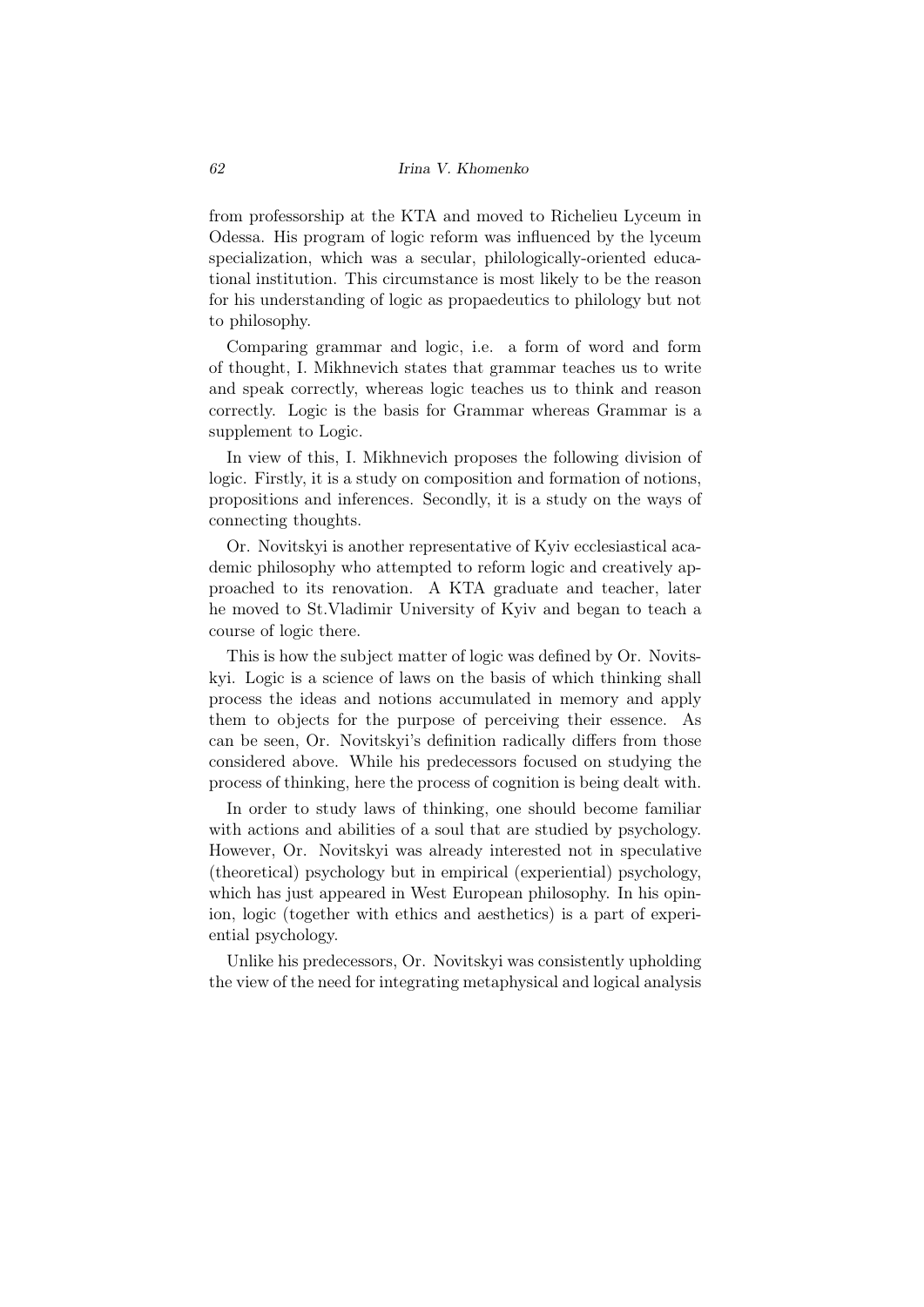of thinking. Logic must, was supposed, to become metaphysical whereas metaphysics must become logical.

Proceeding to the issue of logic division, the philosopher dwells on the issue of natural thinking and artificial one, i.e. scientific thinking. He treats as natural such thinking which is subordinated to laws dictated by nature. Artificial thinking is the thinking that elaborates scientific cognition subject to certain rules.

Accordingly, Or. Novitskyi divides logic into pure logic, i.e. the science of laws of natural, universal thinking and applied logic or methodology. Pure logic studies laws and forms of correct thinking, whereas applied logic deals with the fundamental methods scientific cognition is subordinated to. According to Or. Novitskyi, these are mathematical, systematic and historical methods.

One more Kyiv philosopher, S. Hohotskyi, was reforming logic under the slogan 'Back to Aristotle!' He believed that the way out of the deadlock for logic was reached and suggested returning to the meaning imparted by Aristotle. It was an appeal to start understanding logic as an instrument of thinking.

P. Yurkevych proposed an absolutely new high-principled approach to logic reforming, distinct from that of his predecessors. He directs his search at the logic that is able to assimilate experience and be not just perceived as the basis for speculative constructions. He believes that the teaching of thinking in logic is closely related to the teaching of cognition. Logic must show what objective knowledge is conditioned by; applying what forms and laws a cognizing spirit switches from a subjective perception to objective cognition and how knowledge of an object is enhanced not on a mental basis but on a subject matter one.

The curriculum of Yurkevich's course in logic was not the standard and traditional one although he could not deviate far from the Sacred Synod's generally accepted instructions pertaining to the teaching of logic. His works were distinguished by in-depth knowledge of topic and conflicting approaches to logical knowledge in the middle of the  $19^{th}$  century. It was with an overview of those approaches that he started his course in logic.

The first thing that immediately catches one's attention when start examining P. Yurkevich's Kyiv lectures in logic is the fact that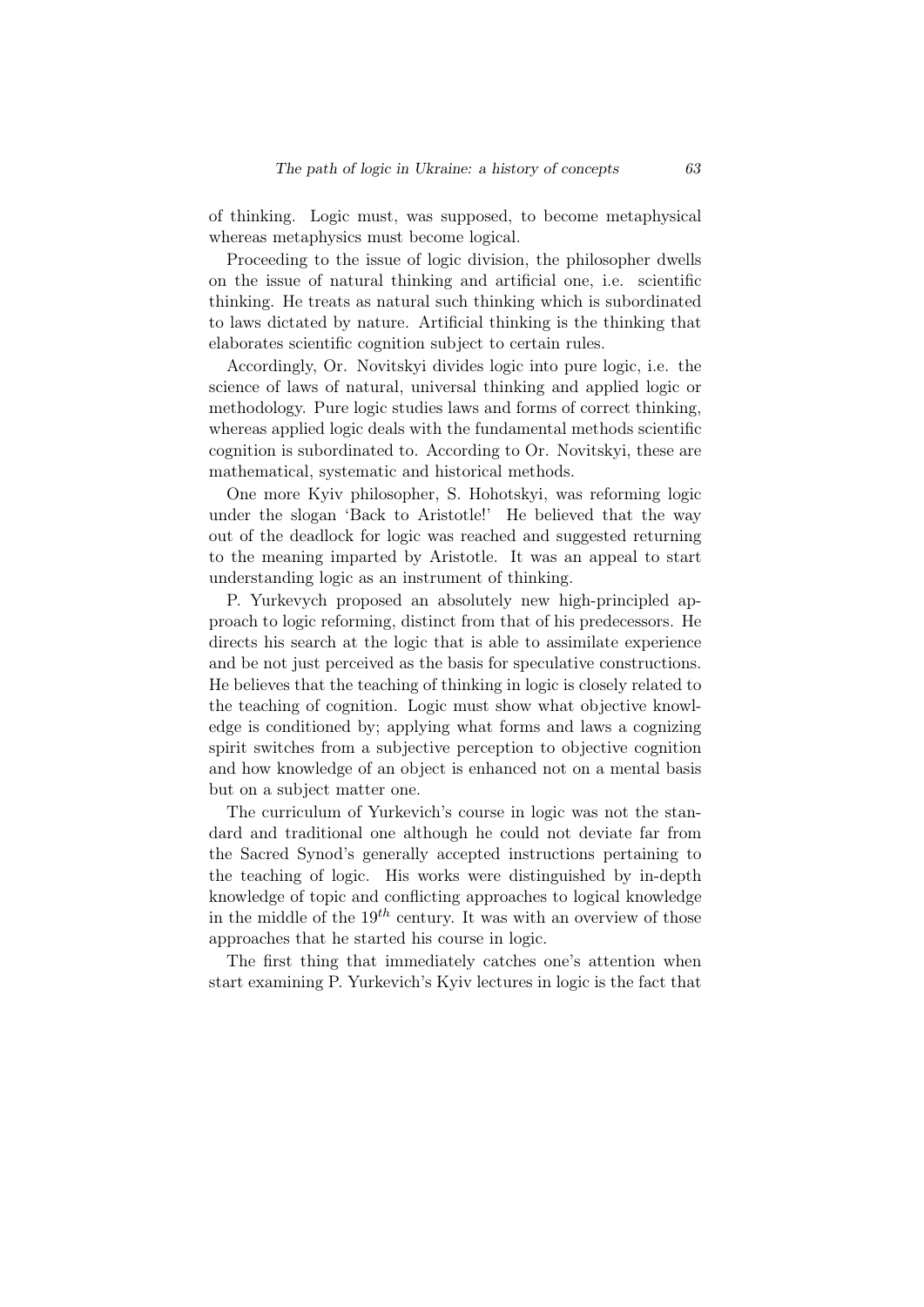he begins his course with the differentiation of formal and dialectic logic. None of the KTA professors that taught logic ever mentioned that.

P. Yurkevich highly appreciated the methodological significance of logic as a science. He believed that logic was the basis not only for theoretical but also for experiential sciences. Firstly, forms of connecting notions are absolutely identical in all sciences and these forms do not depend on the content of scientific reasoning. Secondly, the task of logic revolves around discovering the laws and norms that reveal the idea of truth.

Truth can be formal and material. Formal reflects the conformity of an object of reality with the subject matter of thought, whereas material refers to consistency of thoughts. The subject matter of logic is primarily formal truths pertaining to the correctness of reasoning but not the content thereof.

Logic is especially important for philosophy, since within philosophy perfect thinking is indispensable which makes logic a heart of philosophy.

The Kyiv philosopher emphasized the difference between logic and psychology. Psychology should study thinking as a phenomenon with all its random characteristics, which are irrelevant for the objective reality cognition. It is the task of logic to discover fundamental laws, norms, and forms of thinking and to show thinking not as it is but as it should be.

Is not it true that most of provisions of P. Yurkevich's concept can be found in modern textbooks on logic as well? In our opinion, out of all Kyiv philosophers he came closer to modern interpretation of logic as a science comparing to the others.

In the late  $19^{th}$  and early  $20^{th}$  centuries logic at the KTA was taught by P. Linitskyi. He had never set the task of developing a consistent concept of logic but just attempted to discover the general foundation for this science. 'Logic is a philosophical science and in the area of philosophy one of the most important matters is the issue of general foundation and origins' [15].

Why does the philosopher consider Logic as a philosophical science? In P. Linitskyi's opinion, thinking is a common element in all kinds of cognition. However, in the purest form it is displayed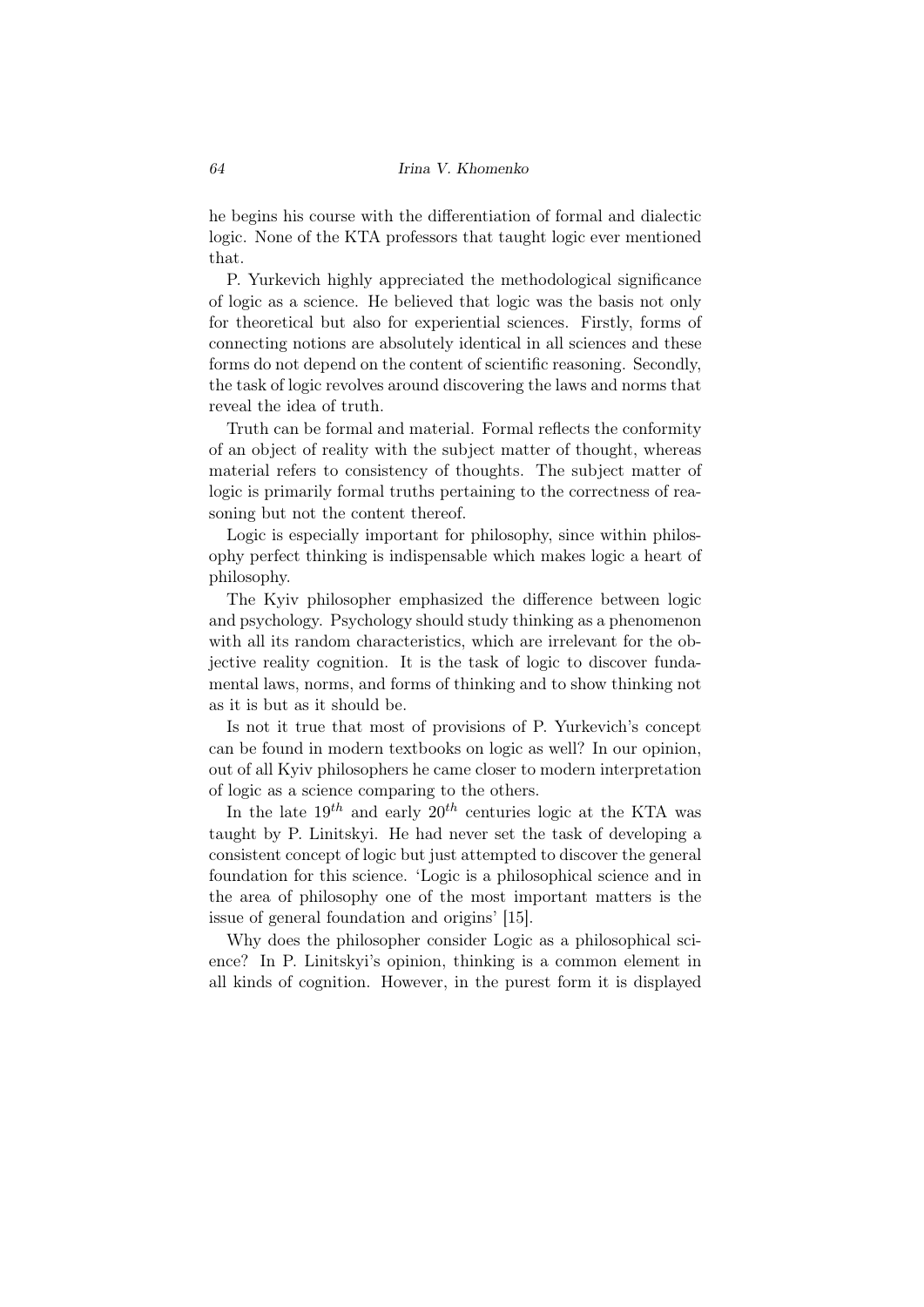in philosophy. Therefore one of the major tasks of philosophy is research into the process of thinking. Logic is neither a part of psychology nor a science of philology but merely a branch of philosophy, a major propaedeutic disciplin. Herewith, in the philosopher's opinion, logic should be not only a formal science. It is a science that deals with cognition in general as well. It is impossible to perceive the nature of thinking without taking into account its goal which consists of cognitive activity of thinking.

G. Chelpanov believed that the main task of cognition is achievement of the truth by thinking. Logic is the science which considers how thinking should occur in order for the truth to be reached. The process of thinking which allows a person to reach the truth, Chelpanov calls valid thinking. Consequently Chelpanov perceives logic as a science about laws of valid thinking or in other words a science about laws which govern valid thinking.

He draws a clear distinction between Logic and Psychology. Thinking can be viewed from two standpoints: as a process, investigated by certain laws, and as a method of reaching the truth. The first standpoint relates to Psychology, the second one  $-$  to Logic. This is what defines a difference between them. Psychology is a descriptive science and explains how thinking processes occur. Logic is a normative science and considers norms and laws, which govern valid thinking.

Therefore, it can be stated that in the  $19^{th}$  century – early the  $20^{th}$ century logical issues were actively developed by the representatives of Kyiv Theological Academy and St.Vladimir University of Kyiv. The professors of the Departments of Philosophy have created the innovative concepts of logic, which formed the ground for teaching courses for students of these educational institutions.

However, it should be noted that identification of any tradition or approach incorporating views of Kyiv logicians is impossible. Original author's approaches are among the main reasons for this situation with perceiving of logic.

## References

[1] The case of imposing a duty of teaching logic and experimental psychology on professors of theology, or religious teachers in higher educational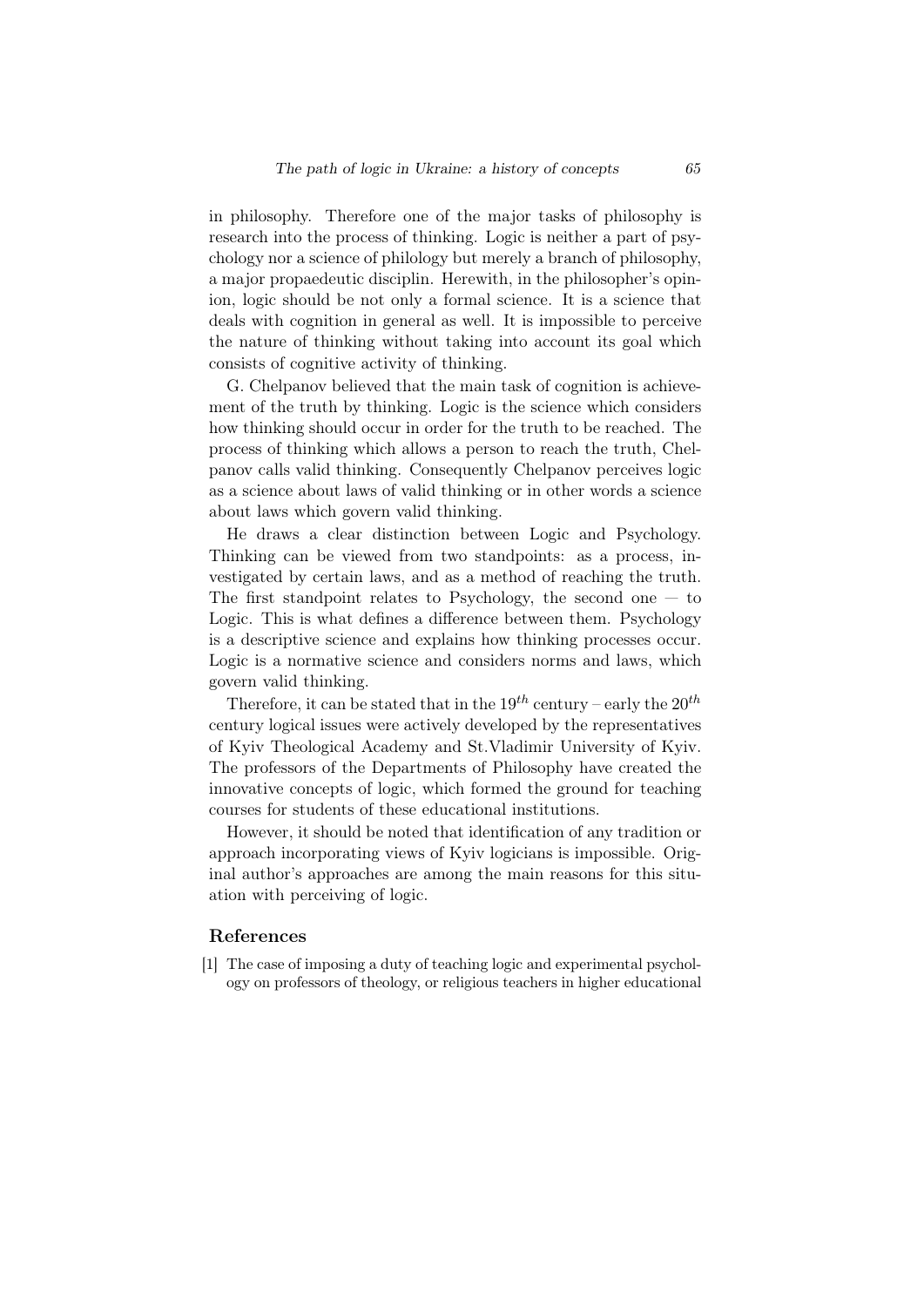institutions, July 31, 1850, February 8, The State Archive of Ukraine, F.16, Op.289, Case.130.

- [2] Review of Teaching at St. Vladimir University of Kyiv in the 1st half of 1885-86 academic year, with applications 4 tables of lectures, The State Scientific Archive Library, XVIII-6-1b, 0-21, Кyiv, 1885, p. 1.
- [3] Curriculums and rules of Historical-Philological Department of St. Vladimir University of Kyiv, *The State Scientific Archive Library*, VIII-6-1b, О-28, Kyiv, 1907.
- [4] *University Bulletin* 11:4, 1910, The State Scientific Archive Library, 05, U-59.
- [5] Minto, V., *Deductive and Inductive Logic*, Moscow, 1896; Lipps, Th., *The Fundamentals of Logic*, St. Petersburg, 1902; Sigwart, Ch., *Logic*, St. Petersburg, 1908; Vvedenskyi, A. I., *Logic as a Part of Epistemology*, St. Petersburg, 1909.
- [6] *Collected works on Philosophy (1834–1840)*, Logic for Students of Kyiv Academy by I.M. Skvortsov, written by a KTA student Andrii Monastyriov, The Institute of Manuscripts of the National Library of Ukraine named after V.S. Vernadskyi, KTA 348 L (Mus. 757), Vol.1.
- [7] Karpov, V. N., *Systematic Exposition of Logic*, St. Petersburg, 1856.
- [8] Mikhnevich, I. G., *An Experience of Gradual Development of Major Thinking Activity as a Guideline for Initial Teaching of Logic*, Odessa, 1847.
- [9] Novitskyi, Or., *Compendium of Logic with Preliminary Outline of Psychology*, Кyiv, 1844.
- [10] *Collected works on Philosophy (1834–1840). Something about Logic from Novitskyi's Lectures*, The Institute of Manuscripts of the National Library of Ukraine named after V.S. Vernadskyi, KTA 348 L (Mus. 757), Vol. II.
- [11] Hogotskyi, S. S., *Philosophy Lexicon: 4 volumes*, Kyiv, 1857–1873.
- [12] Curriculum and Readings on Logic, 1863. Logical Problems. Elementary Logic. Readings, 1864, *Philosophical Lectures and Notes by P.D. Yurkevich, Professor of Кyiv Academy and Moscow University, XIX century*, The Institute of Manuscripts of the National Library of Ukraine named after V.S. Vernadskyi, KTA 352 L (Mus. 818a), № 13.
- [13] Readings on Logic (abridged), *Philosophical Lectures and Notes by P.D. Yurkevich, Professor of Кyiv Academy and Moscow University, XIX century*, The Institute of Manuscripts of the National Library of Ukraine named after V.S. Vernadskyi, KTA 352 L (Mus. 818a), № 14.